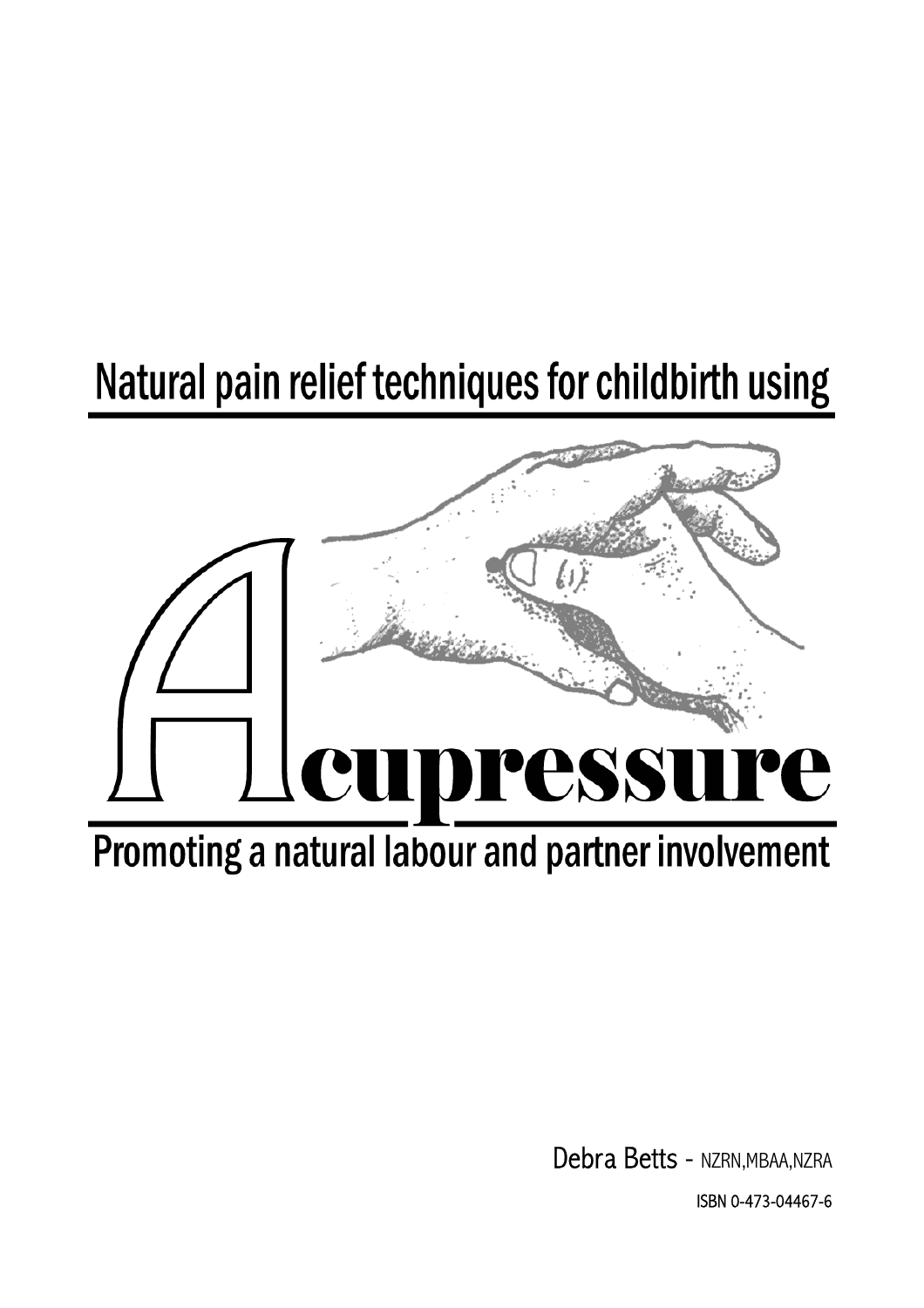# Acknowledgements:

# *My thanks to those who gave their time and experience to make this pamphlet a reality.*

# COPYRIGHT Debra Betts 2003 ©. All rights reserved. **ISBN 0-473-04467-6**<br>The license attached gives people the right to distribute it entire, but not to alter it or take credit for it in any way.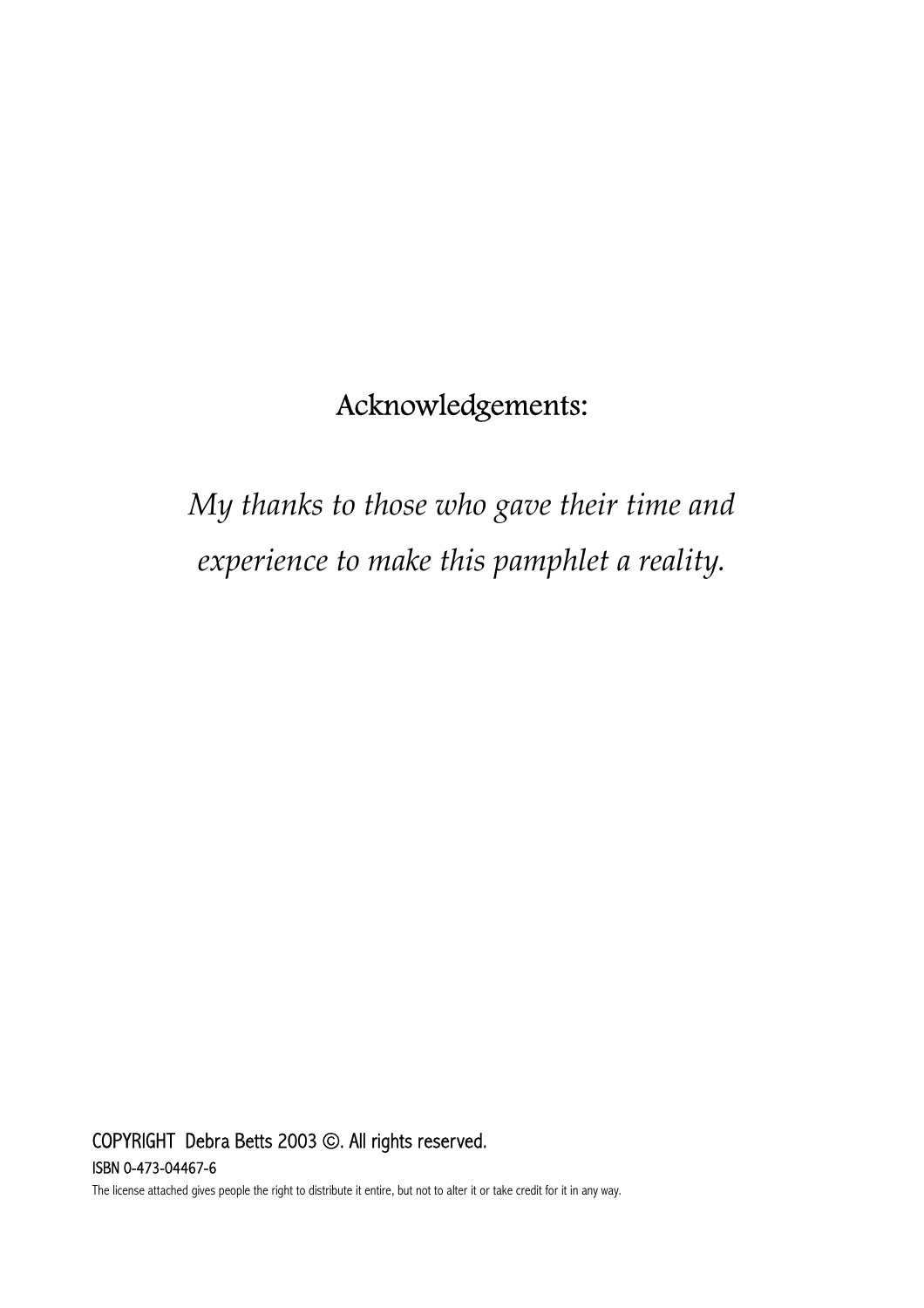# **INTRODUCTION**

As an acupuncturist I have been promoting the of use acupressure for use during labour since 1992. At first I was somewhat sceptical as to just how effective it would be, but felt that acupressure would be at least be "helpful".

Initially, although pleased with the positive feedback I was receiving from couples (with women commenting on a reduction in the pain of contractions and feeling more in control during labour), as an acupuncturist I considered that acupuncture would be the preferred method of promoting pain relief during labour. It wasn't until I used acupressure during the birth of my second child that I understood just what the feedback I had been receiving really meant.

This was not a case of " that feels nice" or "I think this is useful" this was "come back and press here, now!" For myself, pressure on Ciliao BL-32 appeared to half the intensity of the contractions – so long as strong pressure with my partner's knuckles was applied. This effect lasted until early transition. The difference this made to my perception of labour was unmistakable, no acupressure and within 2 to 3 contractions the intensity had dramatically increased, direct acupressure and the intensity immediately diminished. I had experienced acupuncture during my first birth (ear acupuncture and acupuncture to Ciliao BL-32 followed by tens) and while at the time I thought it was useful, acupressure provided a dramatic reduction in my pain perception. Acupressure allowed me the advantage of unrestricted movement and the option of using water during the labour and became my preferred choice for the birth of my third child.

The continuing feedback I receive from midwives and couples has led me to believe that acupressure is capable of giving results that equal if not surpass the use of acupuncture as a tool for pain relief in labour. Women consistently report a reduction in their pain combined with an overall sense of calmness and a high level of satisfaction with their birth experience.

In 1995 I followed up of a sample of 74 women that I taught acupressure to over the period of a year, 88% percent of the women attempted to use acupressure. Of these women, 86% used it successfully in labour to significantly reduce their pain. 66% using terms such as "excellent" and "brilliant" to describe the effects. Of the four couples that also tried using a tens machine, three discontinued, preferring to resume using acupressure.

The acupressure points outlined in this booklet are easy to use, promote natural labour and encourage close partner involvement. It is my hope that in the future acupressure will be offered to women as part of their routine antenatal care.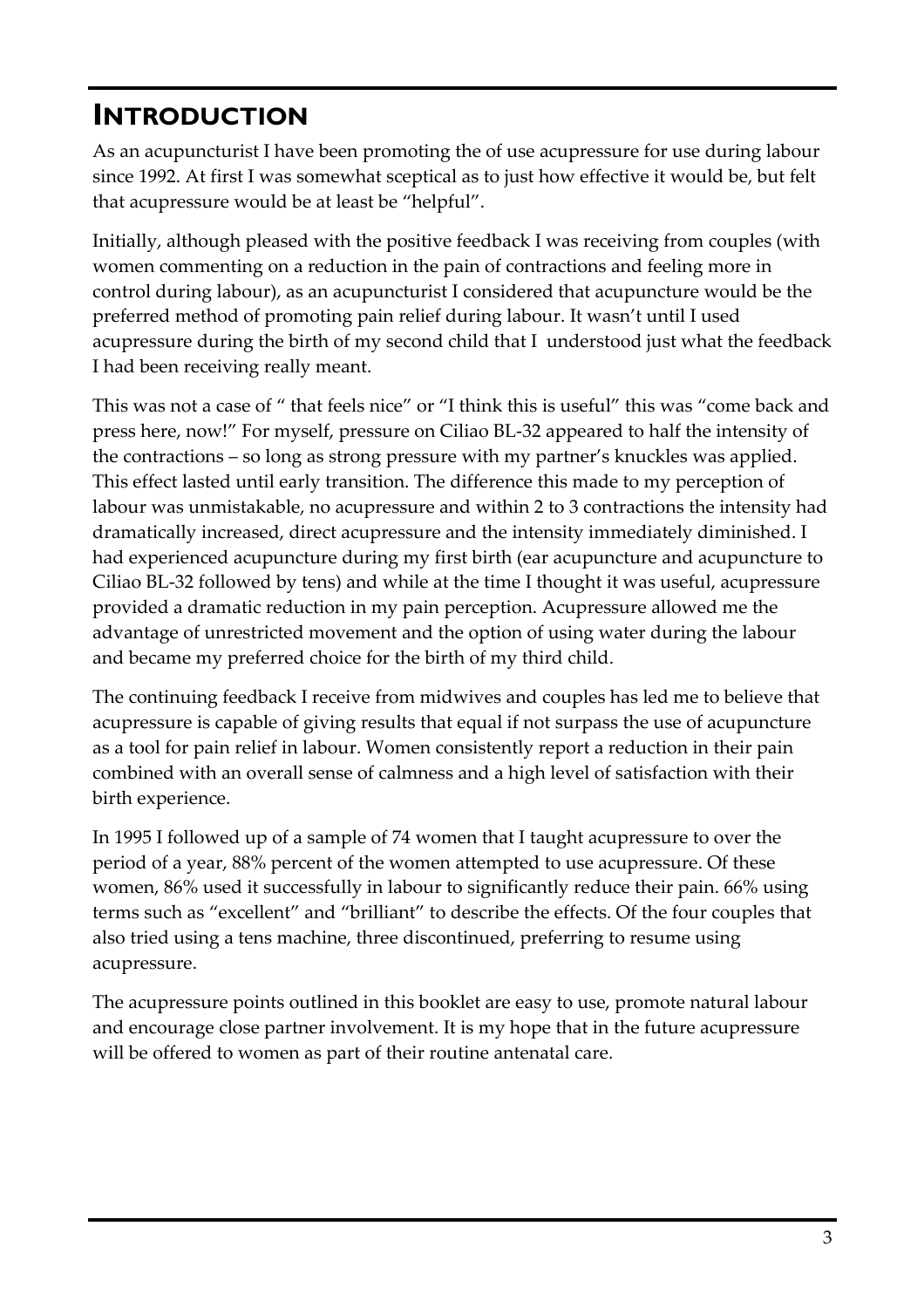# **ACUPRESSURE**

This booklet outlines acupuncture points and details their use in acupressure. Each point has been labelled - the letters indicate the name of the meridian pathway it lies along, and the number corresponds to the position on that meridian. Extra points have been labelled according to the body part.

In Traditional Chinese Medicine, meridians are a series of channels that carry qi (energy) through the body. These meridians are a separate system from nerves, blood vessels and lymphatic ducts. They contain over 600 points. In restoring and balancing the bodies energy through this meridian system acupuncture and acupressure promote changes to improve the way the body functions.

In traditional Chinese medicine terms, I see these acupressure points as prompting the body to work more efficiently. From a medical model, they can be viewed as, promoting the release of endorphins, blocking the pain receptors to the brain, dilating the cervix, and increasing the efficiency of the contractions.

## **USING ACUPRESSURE**

- For the maximum benefit to be gained from acupressure, it is important that the use of these points are commenced as early as possible. Women reporting the highest satisfaction began using the acupressure points at the beginning of their labour.
- Women and their support people need to continually try different acupressure points during labour, deciding through the women's feedback which points are the most useful as she progresses through labour.
- These acupressure points are not to be used if they produce any discomfort, if effective they will produce a pleasant sensation or noticeable effect that wears off when discontinued.
- It is important for the support people to understand that this is not massage, but rather direct firm pressure to a specific area. This is a very "hands on" technique; no prior knowledge of anatomy or Chinese massage is necessary. If these acupressure points are useful women will be able to give very clear instructions to their support people exactly where and how much pressure is required.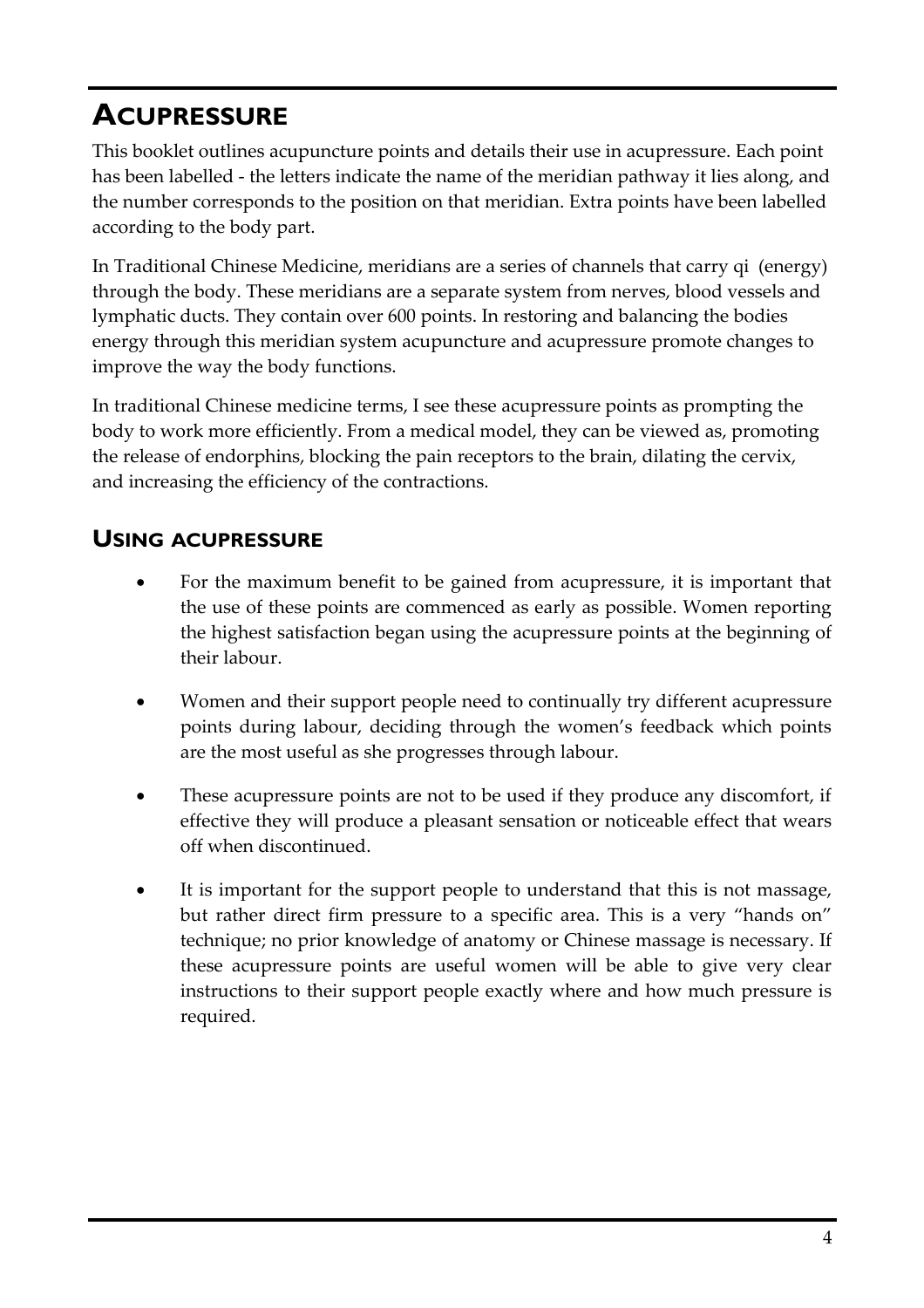Although I see acupressure as a useful tool for women, and one that is helpful in promoting an efficient labour, I myself never had any intention of refusing available western medical pain relief to prove that I could have a "natural childbirth". It will be obvious to the woman and her midwife or doctor if acupressure is providing adequate pain relief, and if not, there are medical pain relief options available. It must also be remembered that not all labours will go as planned and that western medical intervention will always play an important role for a certain percentage of women in childbirth.

There are acupressure points in this booklet labelled "To be used with caution in pregnancy". These are points that can be used to induce labour. Due to this effect they should not be used with any strong regular pressure during a pregnancy. It is possible to practice locating these points prior to labour but they are only to be used on a regular basis if the intention is to promote labour.

How much practice is needed I leave up to the individuals to decide. I would suggest that the support people need to feel comfortable locating the points on the woman's body. It is essential that the support people be guided by the woman's actual feedback during labour as these acupressure points will often feel quiet different then from the sensations felt during a practice session.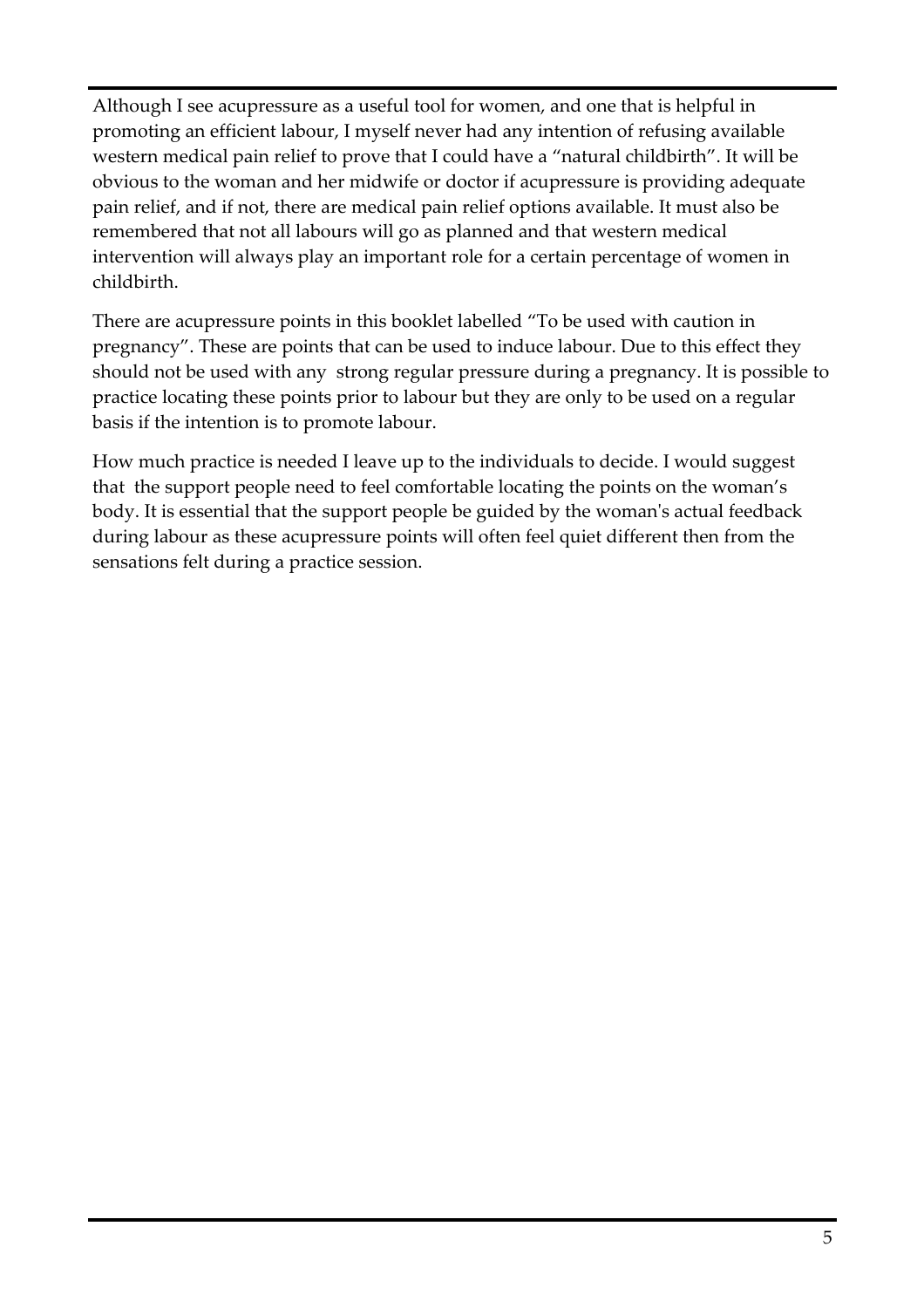# **ACUPRESSURE POINTS FOR PAIN RELIEF IN LABOUR JIANJING GB-21**

### **POINT LOCATION**

When you draw an imaginary line between the bony prominence of the neck (C7), and the top of the shoulder joint (the acromion process), this point lies midway along this curved line, at the highest point of the shoulder muscle. It will feel tender with a numbing/ buzzing/ warming sensation (this sensation varies with individuals). The sensation is stronger on this point than any other points along this line You can find this point on yourself by bringing your hand diagonally across your chest and palpating with your index finger along this "imaginary line."



### **ACUPRESSURE TECHNIQUE**

- It is important that support people apply firm downwards pressure with their thumb/ knuckle/ elbow. This acupressure point responds to pressure, massaging and rubbing the area can be irritating for women during labour.
- When using the thumbs the pressure needs to come from the arms rather than the thumb joint - otherwise people will end up with very sore thumbs.
- It is not unusual for support people to resort to using the ends of two wooden spoons, but it is preferable to start with using hands when possible. These acupressure points are usually used with the support person applying pressure using their knuckles on both shoulders together, but I know of women who have successfully used this on themselves using only one shoulder at a time.
- The pressure can be applied at the beginning of each contraction or continual gentle pressure applied that is intensified during contractions.
- This acupressure point has a descending action to aide the first and second stages of labour and can stimulate uterine contractions.

**This acupressure point is to be used with caution during pregnancy**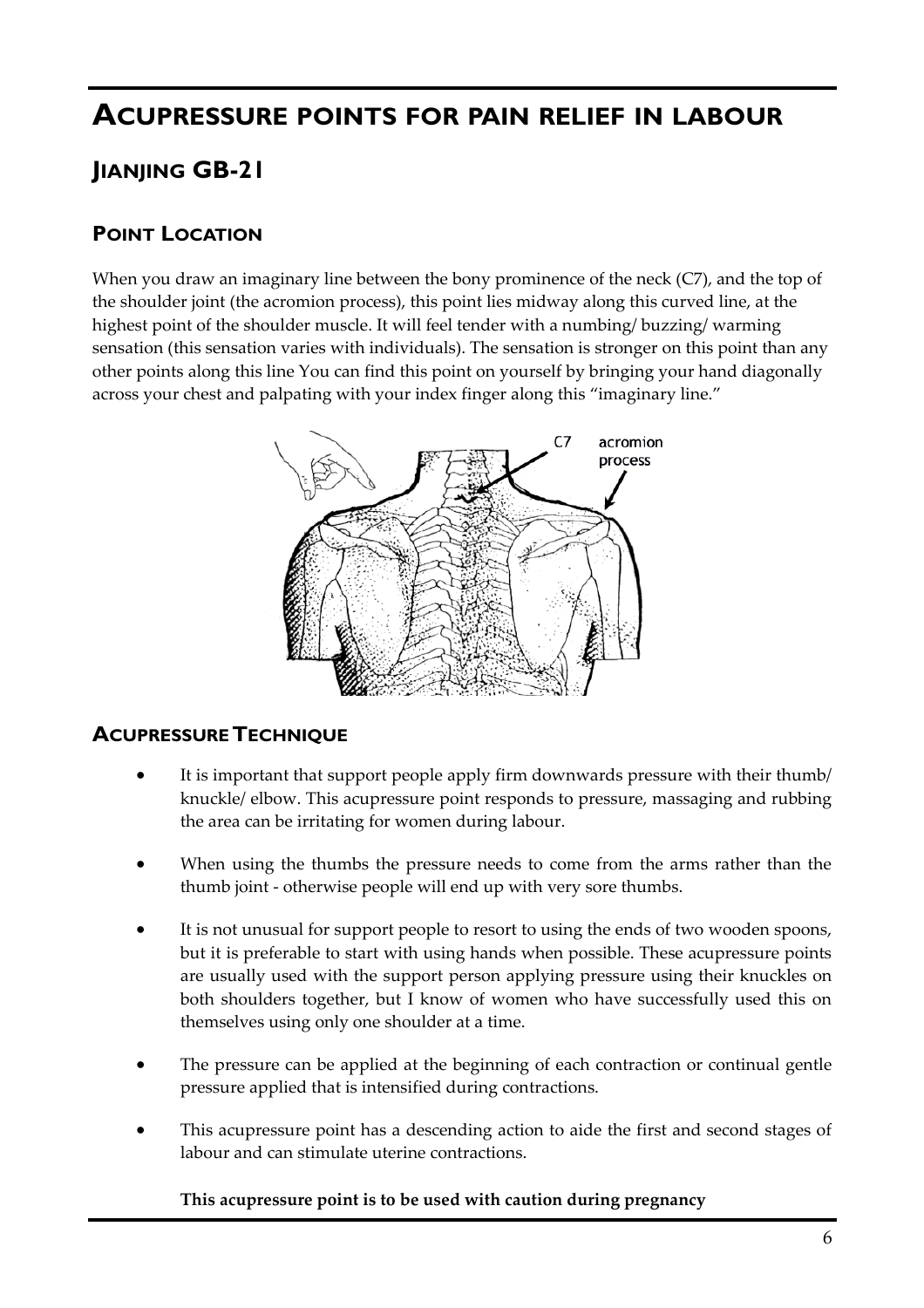# **CILIAO BL-32**

#### **POINT LOCATION**

This acupressure point lies midway between the dimples above the buttocks and the lumbar spine (please note that Ciliao BL-32 is not the dimple). If you cannot see the dimples clearly, It lies approximately one of the women's index finger lengths above the top of the buttock crease, approximately one thumb width either side of the spine. When you place your finger on Ciliao BL-32 you can feel the small depression of the sacral foramen where the point lies. As labour begins you can start here and as the labour progresses move down the spine (approximately one thumb width at a time moving slightly closer to the centre of the spine until as you arrive at the top of the buttock crease, your knuckles will be touching). The timing of this movement downwards will depend on the women, who will usually instinctually tell the support person to apply pressure lower as the baby descends during labour.



#### **ACUPRESSURE TECHNIQUE**

- The support person places their knuckles into the acupressure points and applies firm pressure. This pressure can be increased by the women rocking backwards into the support person at the beginning of a contraction.
- From feedback these appear to be the most frequently used points. Producing a pleasant "anaesthetising" effect on the strength of the contractions, noticeably "wearing off" when the pressure is discontinued and building up again when recommenced.
- There is a distinct sensation produced when you are pressing into the sacral foramen. This may be felt as a numbness, warmth, tingling, aching or buzzing. If there is sharp pain the support person is pressing on the surrounding bone and need to readjust their pressure slightly.
- It is important to note that for some women the sacral foramen are not exactly in a straight line. Be guided by the women's feedback.
- This acupressure point is most frequently used with women leaning or kneeling against a wall, table or bed. It can also be effectively used in water; it just requires a little flexibility on behalf of the support people!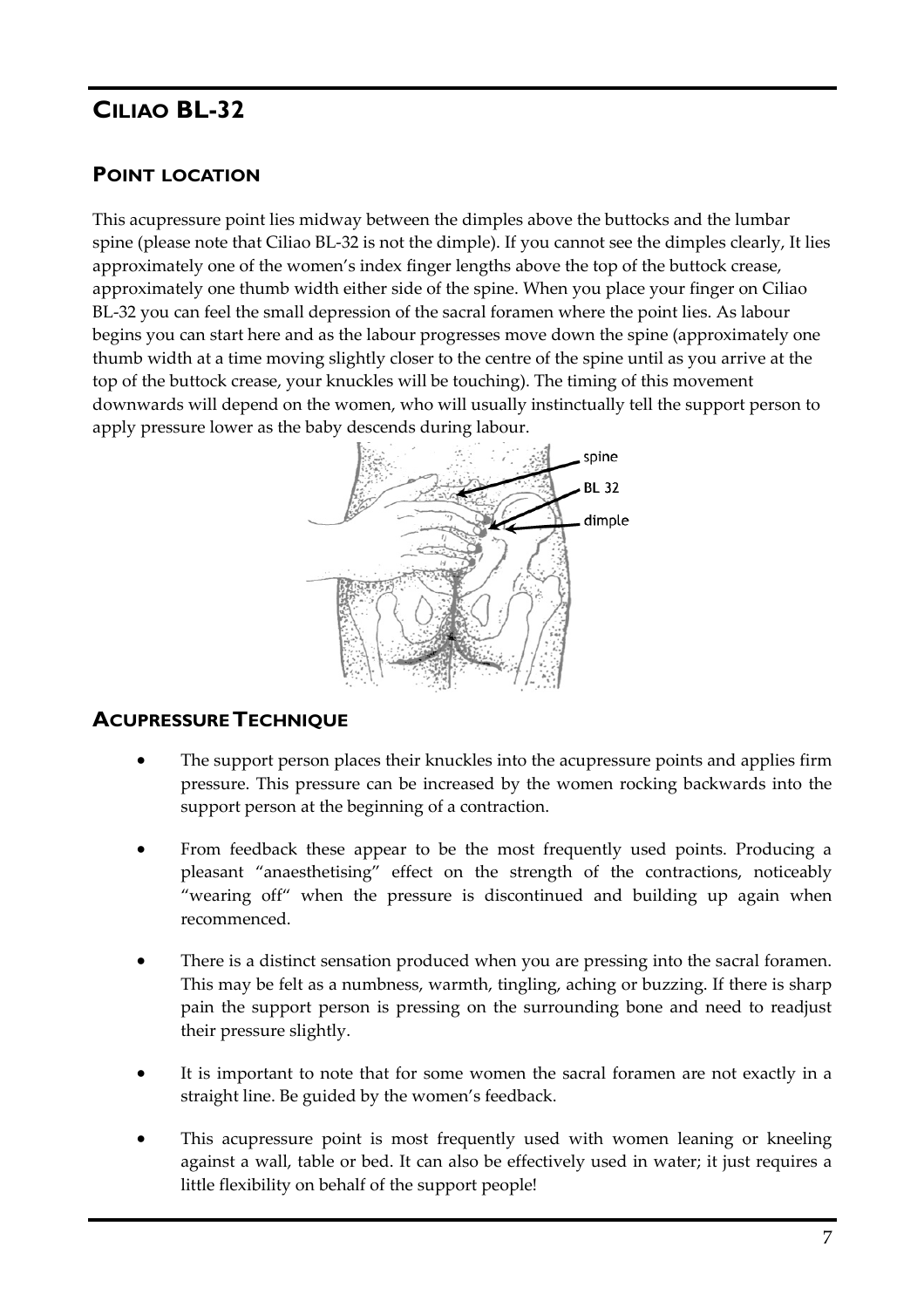## **BUTTOCK POINT**

#### **POINT LOCATION**

This point is in a direct horizontal line from the top of the buttock crease. If you press along this line there will be a tender point approximately two thirds of the distance between the buttock crease and the hipbone.



#### **ACUPRESSURE TECHNIQUE**

- When the support person places their hands on the woman's hips they can push their thumbs into this point, helping the woman to move in rotating movements during contractions.
- This point can be used as the women enters transition, either with direct pressure or combined with strong downward massage from Ciliao BL-32 out to this point.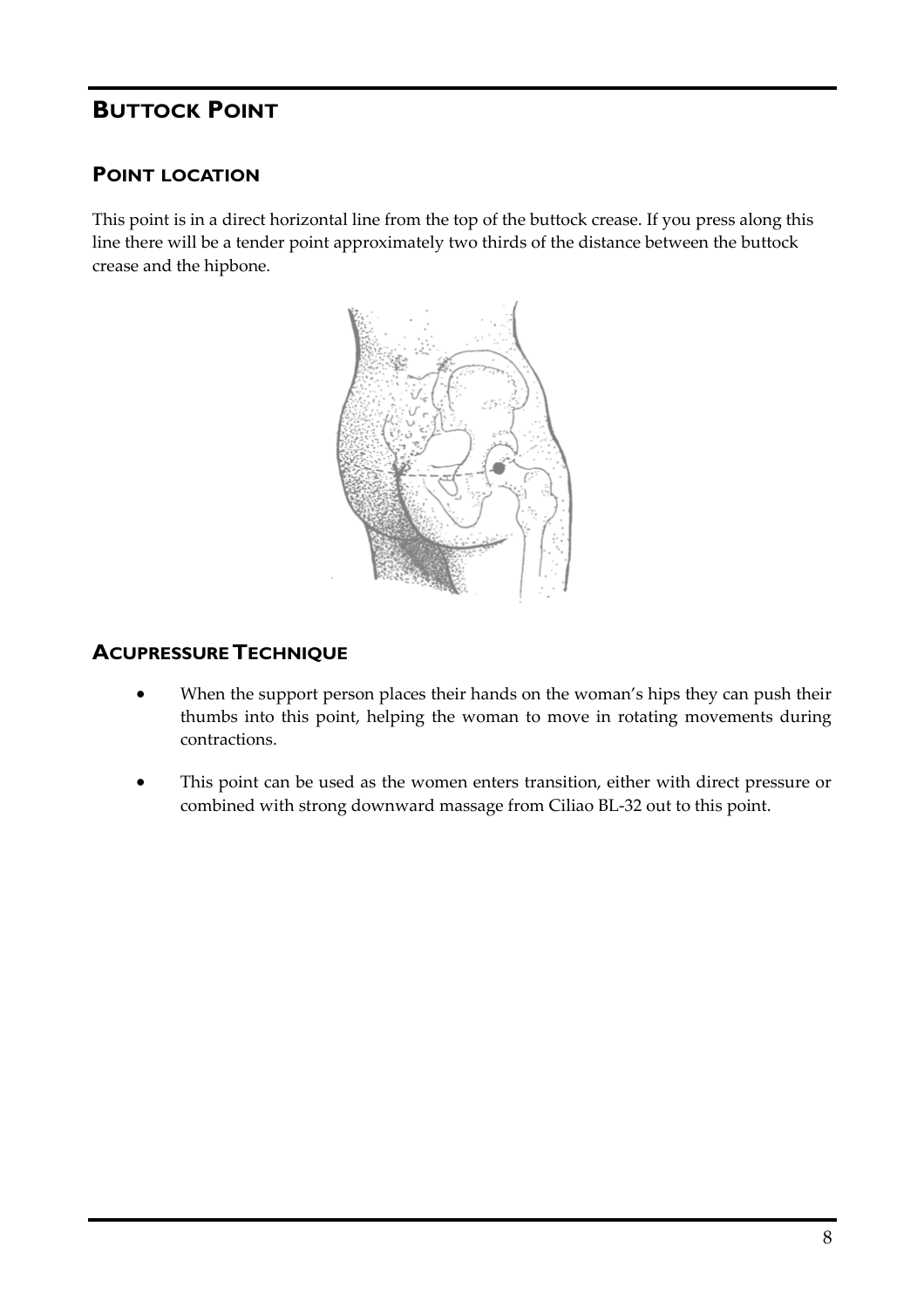# **HAND POINTS**

### **POINT LOCATION**

These points lie along the creases of the hands where the fingers join the palm. These are said to help release endorphins (the body's natural painkillers) into the body.



### **ACUPRESSURE TECHNIQUE**

• Women can hold a small comb in the palm of their hand so that the teeth of the comb are touching these points. They can then grip the comb during contractions, applying pressure to the level that feels the most useful.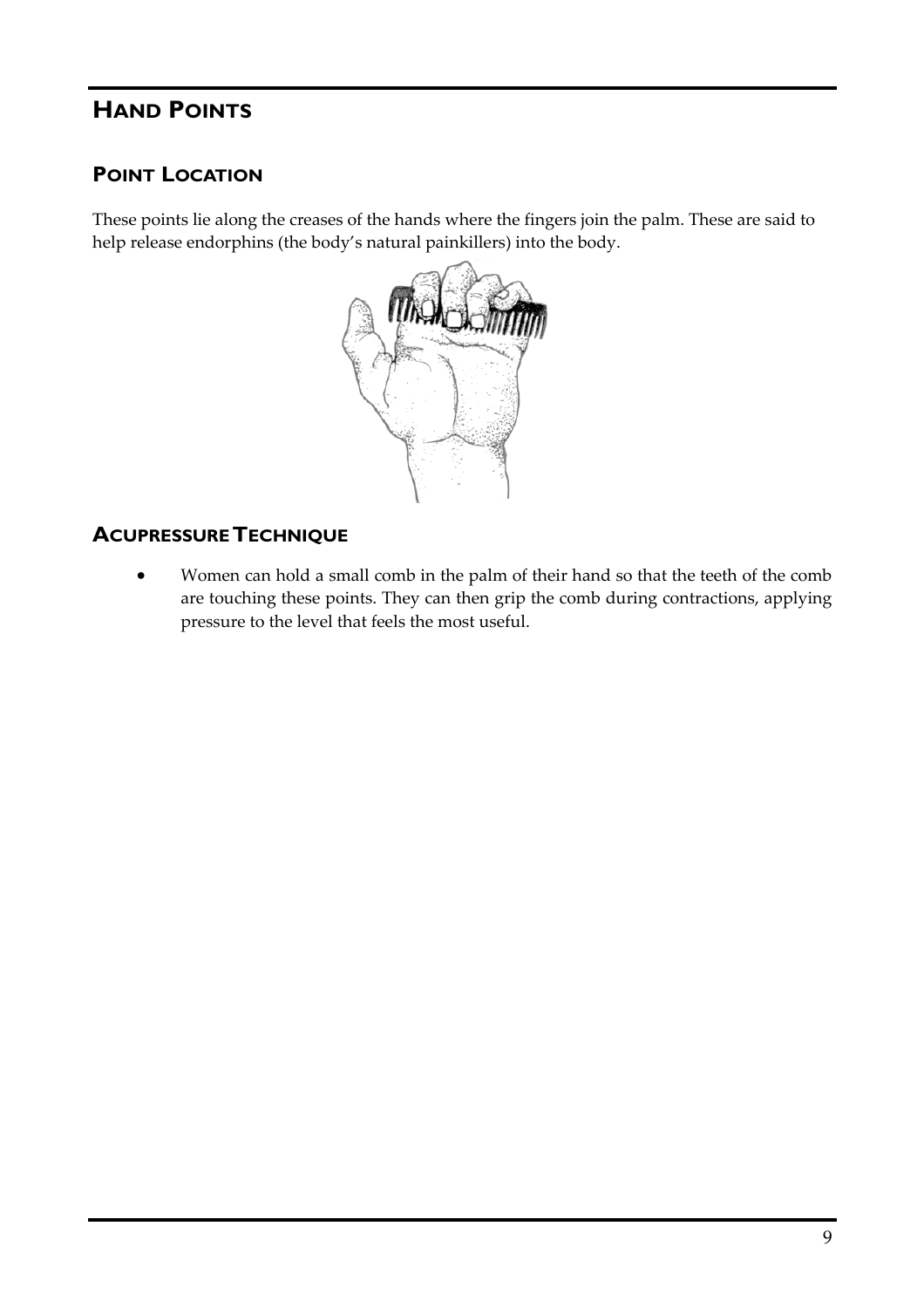# **Yongquan KID-1**

### **POINT LOCATION**

This point lies in depression found in the top one third of the sole of the foot. It can be easily located as a depression formed when the foot is placed in planter flexion (by pulling the toes towards the sole of the foot).



#### **ACUPRESSURE TECHNIQUE**

- The support person can place strong pressure in this depression with their knuckle, pushing inwards and upwards towards the big toe.
- This acupressure point has a useful relaxing effect and can be used at any time during labour. It has been noted as being especially useful effective in producing a calming effect during transition. It is easily accessed at this time if the woman is positioned on her knees.
- This acupressure point is especially useful during a labour where there are feelings of panic (for example, going into a labour with a unpleasant previous birth experience).
- This acupressure point can also be utilized by placing a seasickness band over the foot so that the plastic press button lies over the point. In this way the point is stimulated as the women walks around during labour.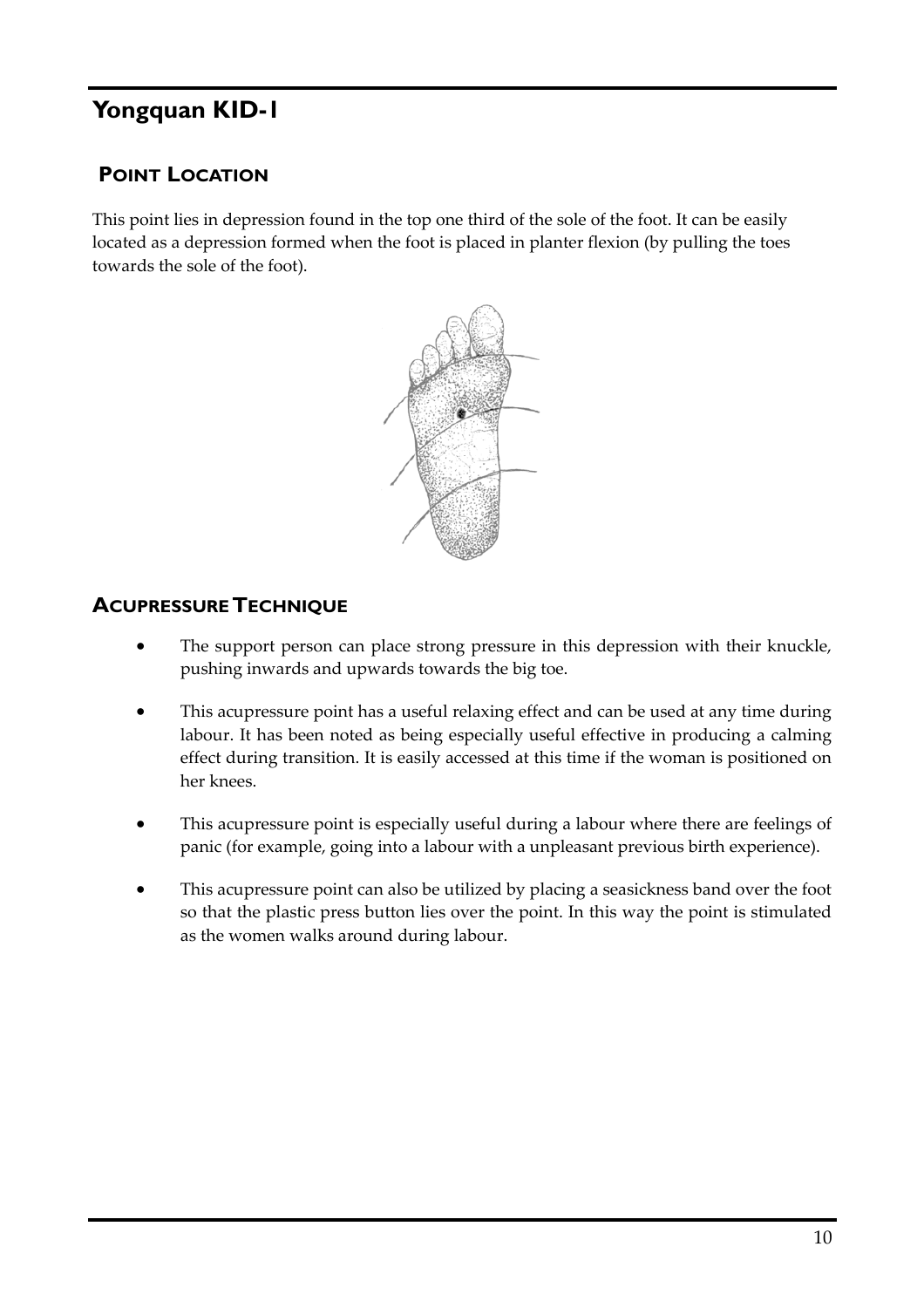# **Hegu L.I.-4**

### **POINT LOCATION**

This point is found between the first and second metacarpal bones (the bones of the thumb and first finger). It lies at the highest point formed when the thumb is brought to rest against the index finger.



### **ACUPRESSURE TECHNIQUE**

- The women or her support person can firm pressure with their thumb. This acupressure point has a dull achy feeling when located correctly.
- Acupressure to this point can be used to providing general pain relief in labour. It can be very useful as women head towards transition. Midwives and women have reported on the effectiveness of using ice on this point (with the ice cubes placed in a small plastic bag or wrapped in a cloth and then placed over the point).
- Hegu L.I.-4 has a function of stimulating efficient contractions. It can be useful during labour if contractions are of irregular intensity.
- A useful acupressure point during the second stage of labour once the cervix has fully dilated. It aids the body's efforts to move the baby down through the birth canal and can be especially useful if women are tired and not pushing effectively.

**This acupressure point is to be used with caution during pregnancy**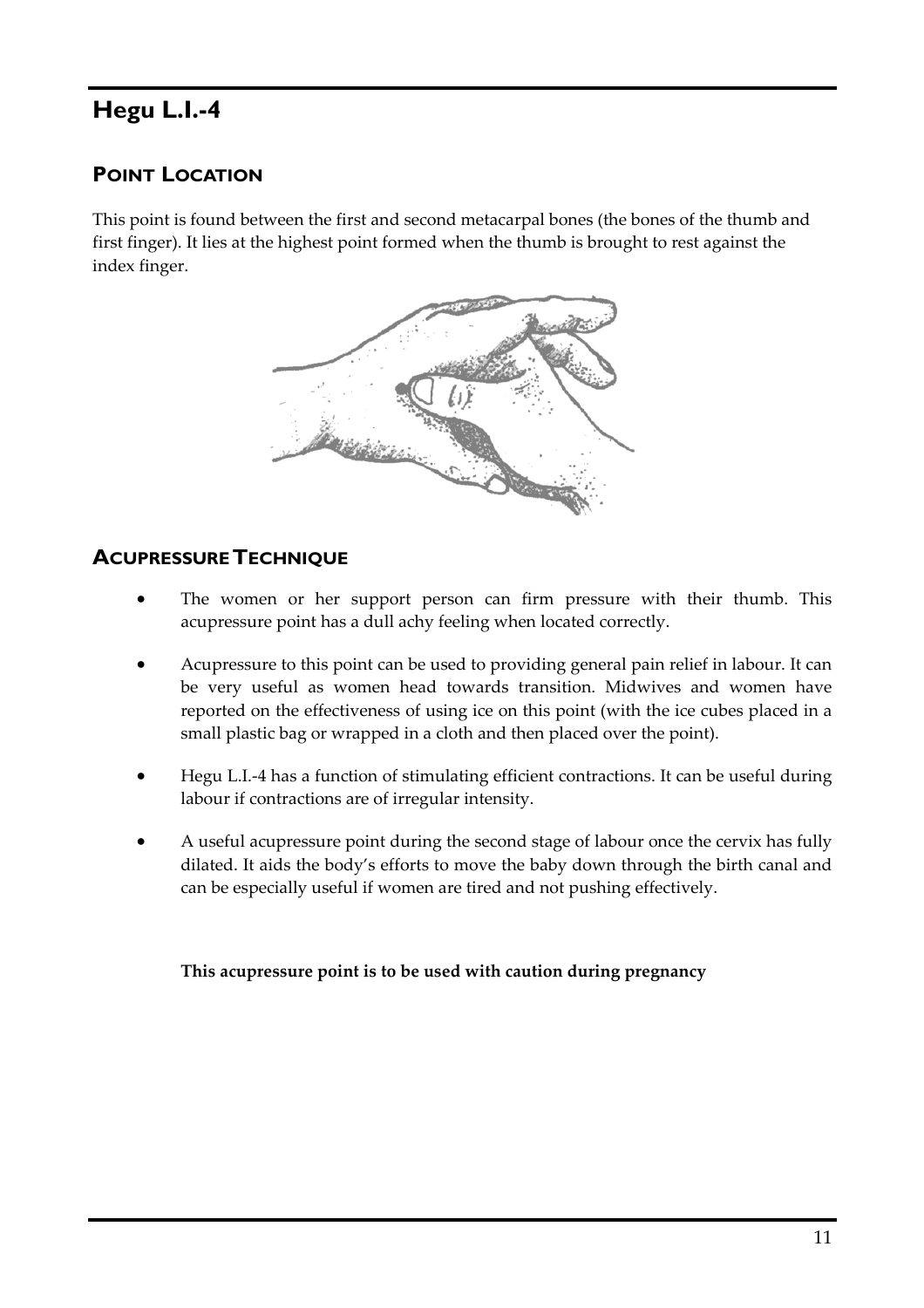# **KUNLUN BL-60**

### **POINT LOCATION**

This acupressure point is found in a depression midway between the tip of the lateral malleolus (the external ankle bone) and the outer edge of the achilles tendon.



### **ACUPRESSURE TECHNIQUE**

- A support person can apply pressure to this acupressure point by gripping the women's ankles and applying firm pressure with their thumbs.
- This acupressure point is frequently used in the first stage of labour; it has a descending action and can be used to promote the baby to descend during labour.

**This acupressure point is to be used with caution during pregnancy.**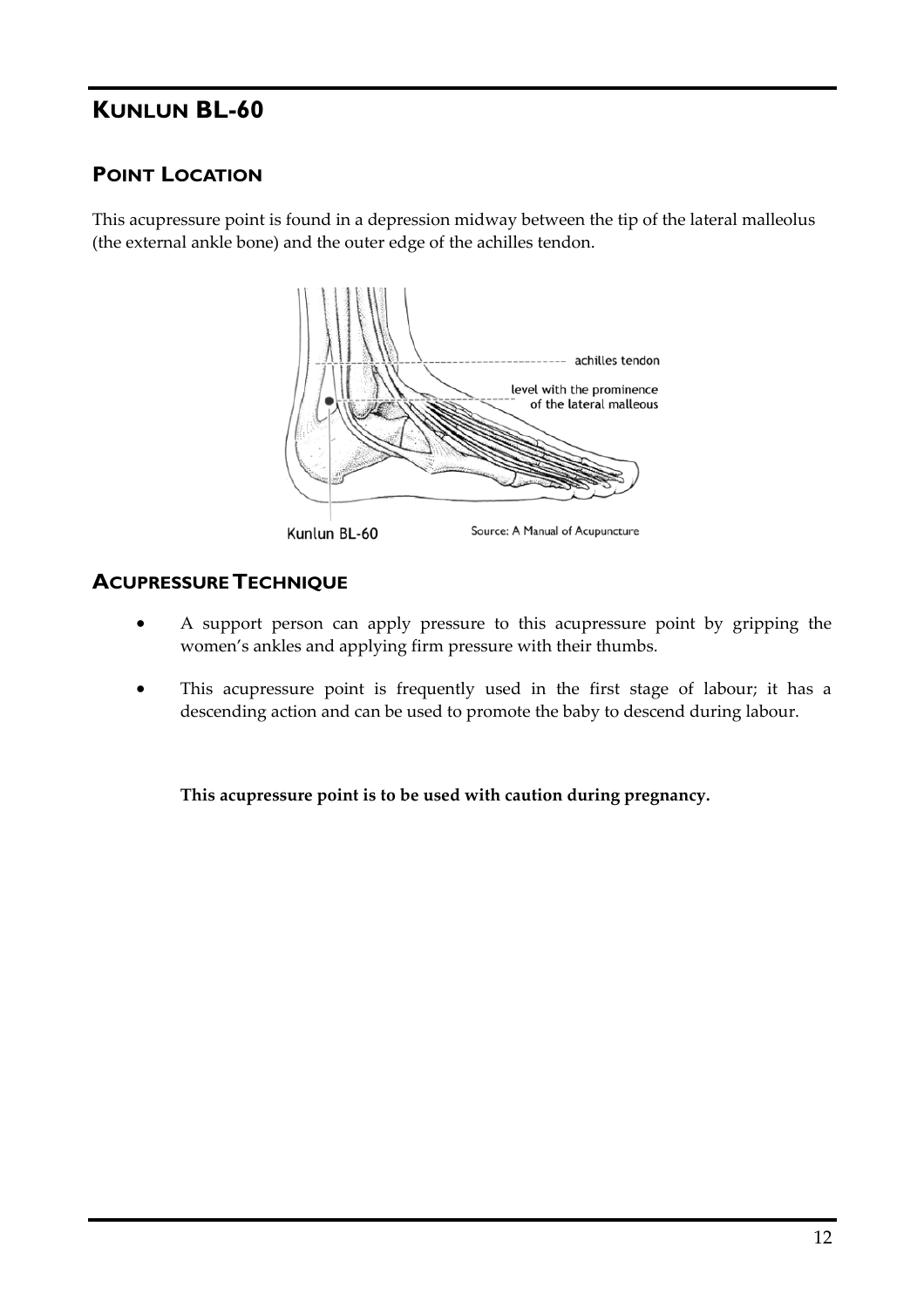# **SANYINJIAO SP-6**

### **POINT LOCATION**

This acupressure point is located using four of the woman's finger widths above the tip of the medial malleous (the shin bone on the inside of the ankle). This area will often be tender and the point is found when you slide your finger off the edge of the tibia bone, towards the inside of the leg. It is useful to press on the tibia when first locating this point as pressing on this bone produces a very different sensation from the acupressure point.



#### **ACUPRESSURE TECHNIQUE**

- The women or support person can apply direct pressure with their index finger or thumb.
- This acupressure point has an effect in helping the cervix to dilate and can be used to help the cervix to dilate efficiently. Women having their first child or those who have experienced dilation difficulties in a previous birth might like to use this point in early labour. It can be used by applying firm acupressure on one leg at a time for approximately one minute, then using it on the opposite leg 20 - 30 minutes later. Once labour has become established (the contractions have become efficient and regular), acupressure can be discontinued.
- This acupressure point will often be tender and after using it some women report feeling their cervix stretching and contractions strengthening.

**This acupressure point is to be used with caution during pregnancy.**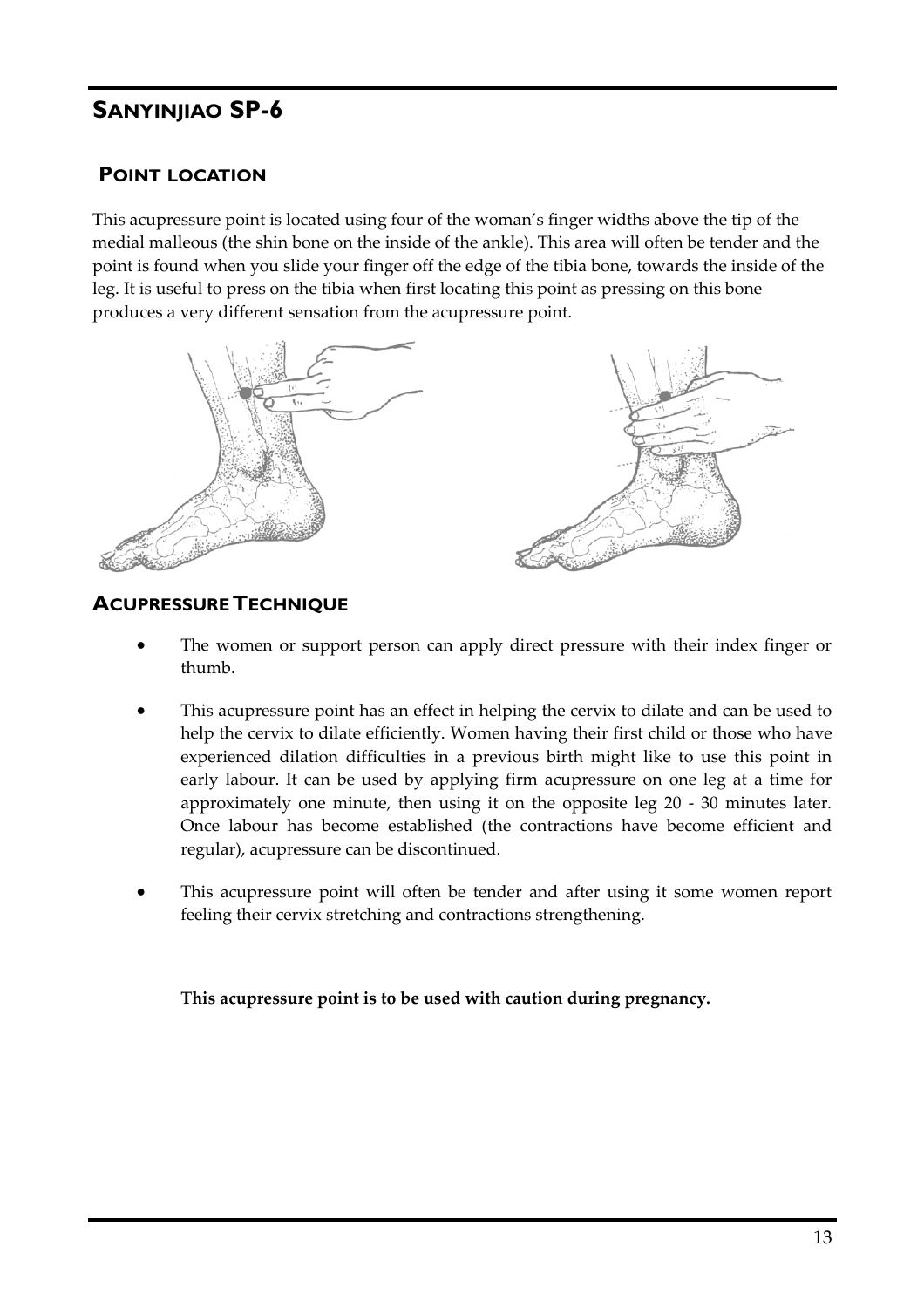# **ACUPRESSURE TO INDUCE LABOUR**

# **WATERS BREAKING**

The term "waters breaking " refers to the rupture of the membranes surrounding the baby and the gush or the leaking of amniotic fluid through the vagina. Although a significant sign of early labour, labour will not always automatically commence. Due to a possible risk of infection a medical induction will be considered if labour does not establish spontaneously.

 Women need to notify their midwife or doctor immediately if their waters are discoloured that is, if they notice a brownish /greenish appearance to the amniotic fluids.

If a woman's membranes have ruptured **Hegu L.I.-4, Sanyinjiao SP-6 and Ciliao BL-32** can be used to help establish labour.



Hegu L.I.-4 can be used in combination with Sanyinjiao SP-6 with the woman or her support person applying firm pressure to each point for several minutes at hourly or 2 hourly intervals. All four acupressure points can be used, or for practical purposes Hegu LI.-4 on one hand can be used in combination with the Sanyinjiao SP-6 point of the opposite leg. This combination can be repeated 1- 2 hours later starting with Hegu L.I.-4 on the opposite hand.



Ciliao BL-32 can also be used in combination with Hegu L.I.-4 and Sanyinjiao SP-6 with the support person applying firm downward stokes from Ciliao BL-32 through to the buttocks for 5 minutes once or twice a day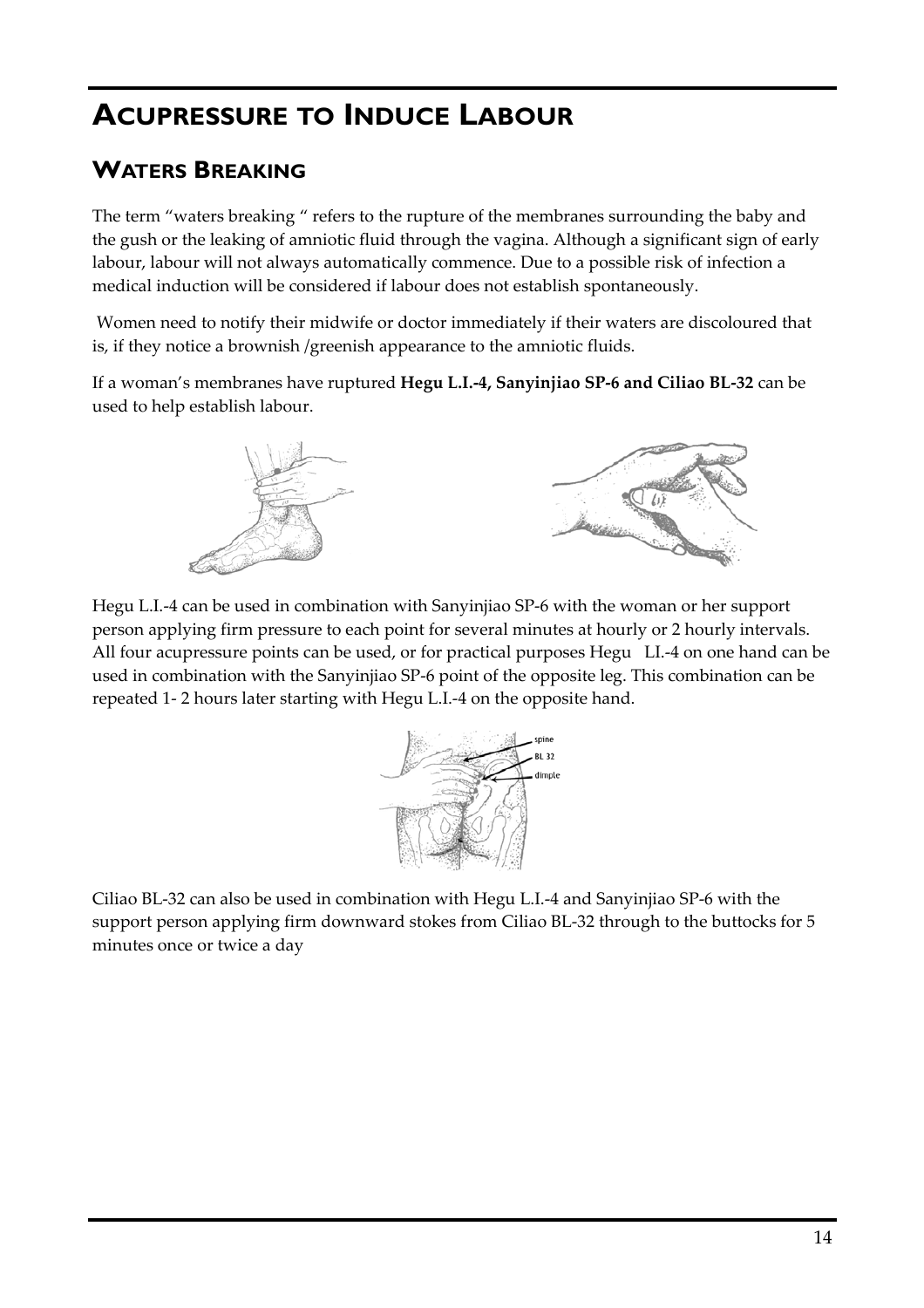### **ACUPRESSURE PRIOR TO A MEDICAL INDUCTION**

If it is seen as necessary by a woman's midwife or doctor to medically induce labour the use of acupressure as outlined above can be commenced three days prior to the medical induction. The aim of the acupressure is to help establish contractions and promote cervical dilation. Even if labour does not commence spontaneously, feedback from midwives suggest that a woman's cervix is more favourable following acupressure and that there is an increased chance of a woman progressing through the induction with minimal intervention.

### **ACUPRESSURE FOR A SOCIAL INDUCTION**

Social induction is a term I use to indicate that women are interested in trying to induce labour around their due date for personal reasons. For example to coincide with a family member visiting or their partner's work commitments.

It must be remembered that due dates do not actually indicate the exact day that a baby will be born. It is only an indication of when a baby is due, in reality it is estimated that only 4% of babies will actually arrive on their due date.

While acupressure can be seen as more "natural" than a medical induction it is still an intervention. I would caution any women attempting to induce their labour for any reason other than on a recommendation by her doctor or midwife. The mechanisms that lie behind labour commencing are complex and while acupressure may be helpful in stimulating contractions this does not guarantee labour will progress efficiently.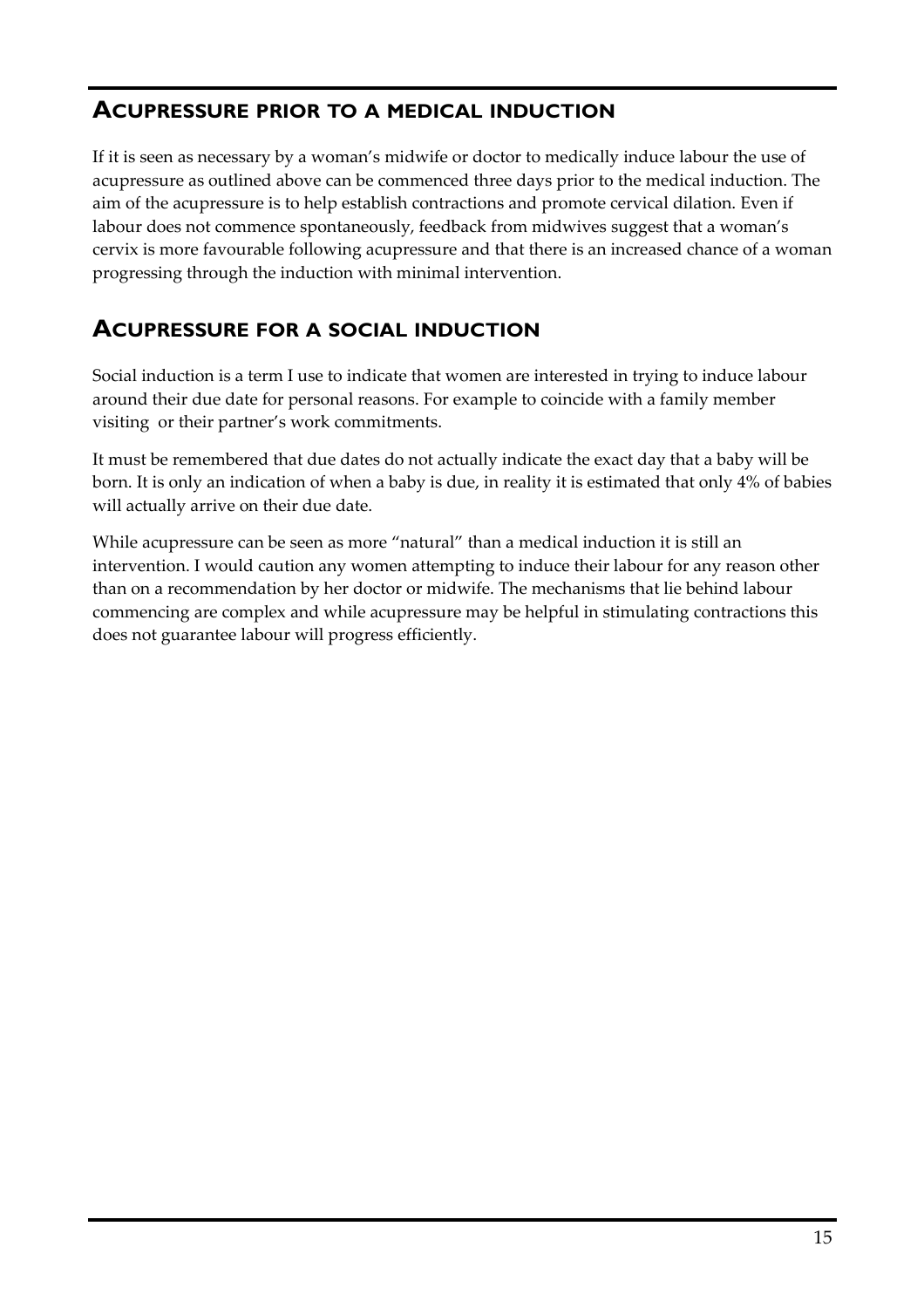# **ACUPRESSURE POINTS FOR PROBLEMS IN LABOUR**

There are a variety of reasons why problems may arise in labour. These acupressure points on many cases will promote a prompt response with labour becoming more efficient within ten minutes so that further intervention is no longer required. They are given in light of the positive feedback given by midwives who use them before progressing, when necessary, on to the appropriate medical interventions. They are intended as a tool to promote the body to labour more effectively, and in no circumstances should be used to delay medical intervention when it is deemed necessary by a midwife, doctor or specialist.

# **POSTERIOR POSITION**

The best position for a baby to fit easily through the pelvis is one termed an anterior position. This is when the back of the baby's head and its back face anterior towards the mother's abdomen. If lying slightly to the left it is termed **LOA** or Left Occipito Anterior, if lying to the right it is termed **ROA** or Right Occipito Anterior.

If the baby is lying with the back of its head and back facing posterior towards the mother's spine it is termed a posterior position. This can be **LOP** (Left Occipito Posterior) or **ROP** (Right Occipito Posterior). In either of these positions labour may become less efficient as the baby's head is not lying in an optimal position over the cervix, delaying progress as the cervix dilates. The woman will also feel increased back pain due to the baby's back being pressed up against her spine.

Women and support people may become aware that the baby is in a posterior position before labour commences from the antenatal palpation by the midwife or doctor, during the birth due to the back pain the women is experiencing or from the comments of their midwife or doctor.

The points below can be tried to help the baby turn into an anterior position during labour. Feedback from midwives suggests that if these points are useful labour will notably change with the contractions becoming more efficient and the back pain reducing within ten minutes.

### **KUNLUN BL-60 IN COMBINATION WITH SANYINJIAO SP-6**



These points can be used together, placing pressure on Kunlun BL-60 for up to two minutes followed by pressure to Sanyinjiao SP-6 for up to two minutes, preferably both legs are used so that in total four points are utilised.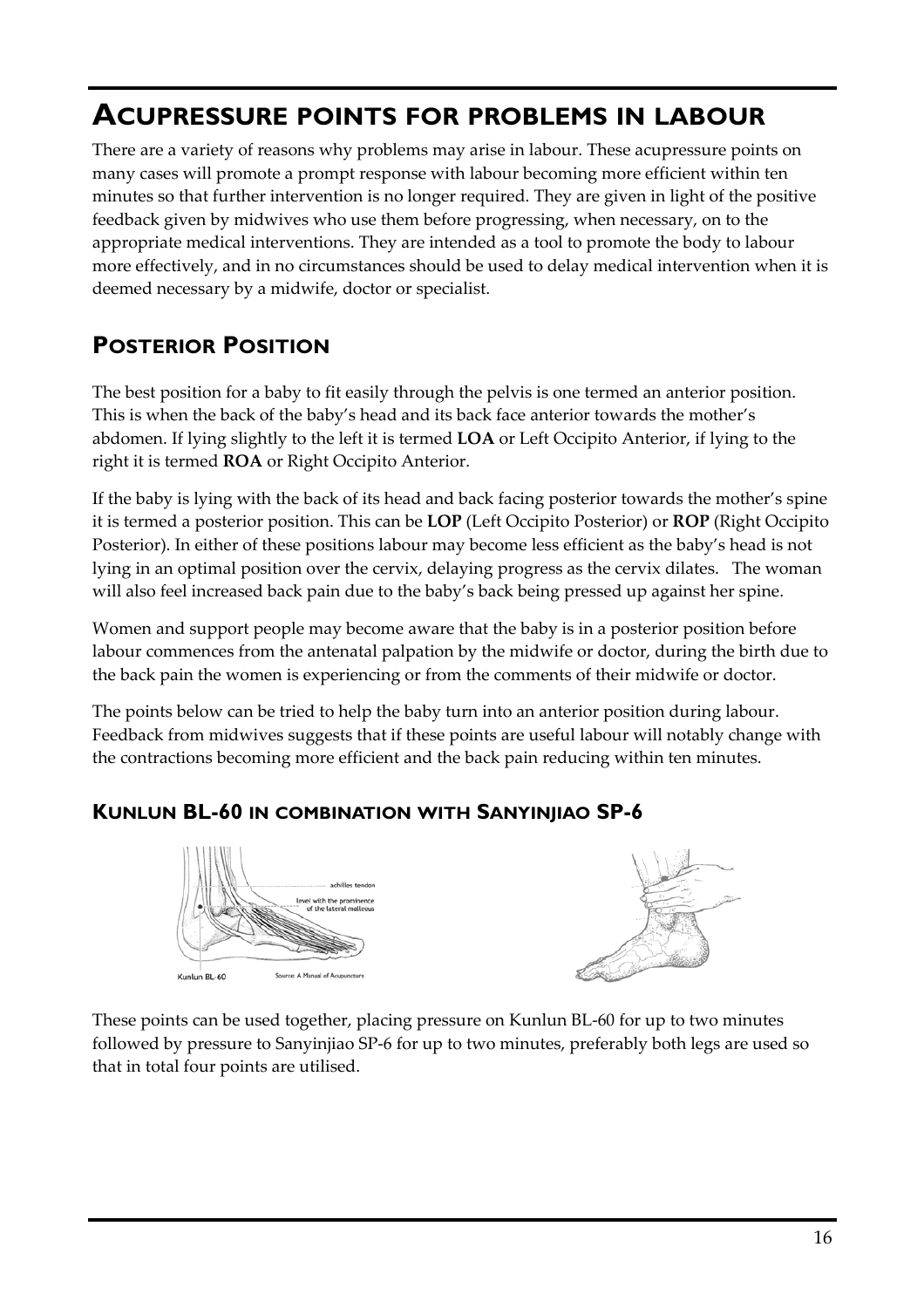# **ZHIYIN BL-67**

### **POINT LOCATION**

This point lies on the little toe, just on the outside aspect of the toenail.



### **ACUPRESSURE TECHNIQUE**

This point is usually stimulated by midwives using a very tiny needle on a plaster for each toe – termed press needles they are used by acupuncturists for ear acupuncture. In preparation for labour these may be able to be sourced from a local acupuncturist and taken into labour, just in case. When the baby presents in a posterior position during labour they can then be applied and left in place; if they feel uncomfortable they need to be repositioned. When using local pressure to stimulate the point the blunt end of a ballpoint pen or a fingernail can be used, feedback suggests the support person simply applies pressure for up to five minutes.

# **UNESTABLISHED LABOUR OR FAILURE TO PROGRESS**

If the baby is known to be in an anterior position but labour is not progressing efficiently the following points can be used in combination to encourage efficient contractions and cervical dilatation.

# **SANYINJIAO SP-6 AND HEGU L.I.-4**

Acupressure can be used for several minutes on each point. If possible Hegu L.I.-4 on one hand can be used in combination with the Sanyinjiao SP-6 point of the opposite leg. Ten minutes later this combination can be repeated starting with Hegu L.I.-4 on the opposite hand.



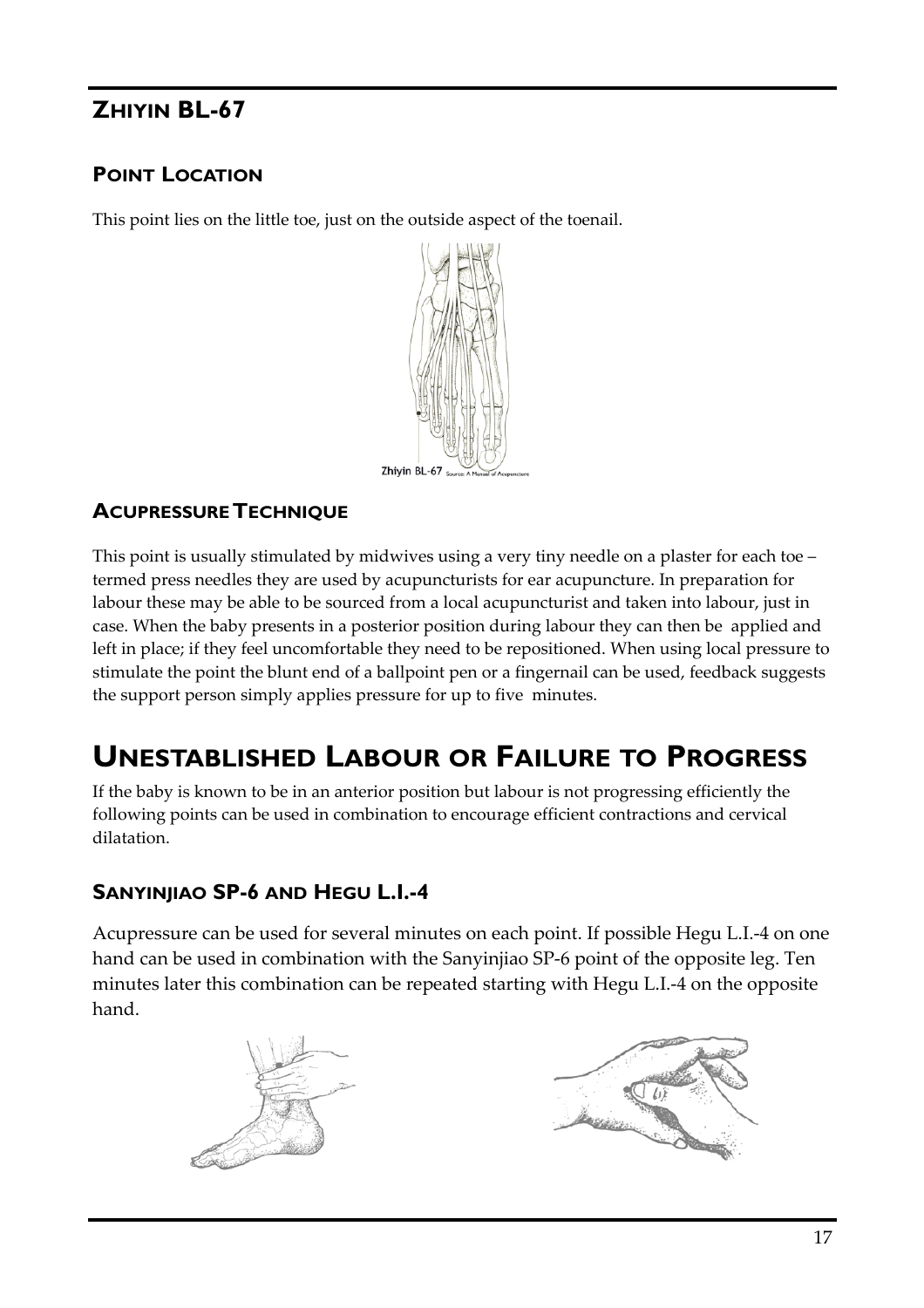# **CERVICAL LIP**

This is when, although the woman feels the urge to push, the cervix has not yet dilated fully. The cervix then has a swollen "lip" which makes it difficult to achieve full dilation. The woman will be told not to push by her midwife or doctor.

If this becomes a problem during labour **Sanyinjiao SP-6** and **Ciliao BL-32** can be used.



Strong pressure with your knuckles is applied into Ciliao BL-32 for up to ten minutes. If possible pressure to Sanyinjiao SP-6 can also be used in combination.

### **FAILURE TO PROGRESS DURING SECOND STAGE**

If a woman is fully dilated but there are problems in pushing the baby down through the birth canal firm acupressure to **Jianjing GB-21 and Hegu L.I.-4** can be applied for 5-10 minutes.



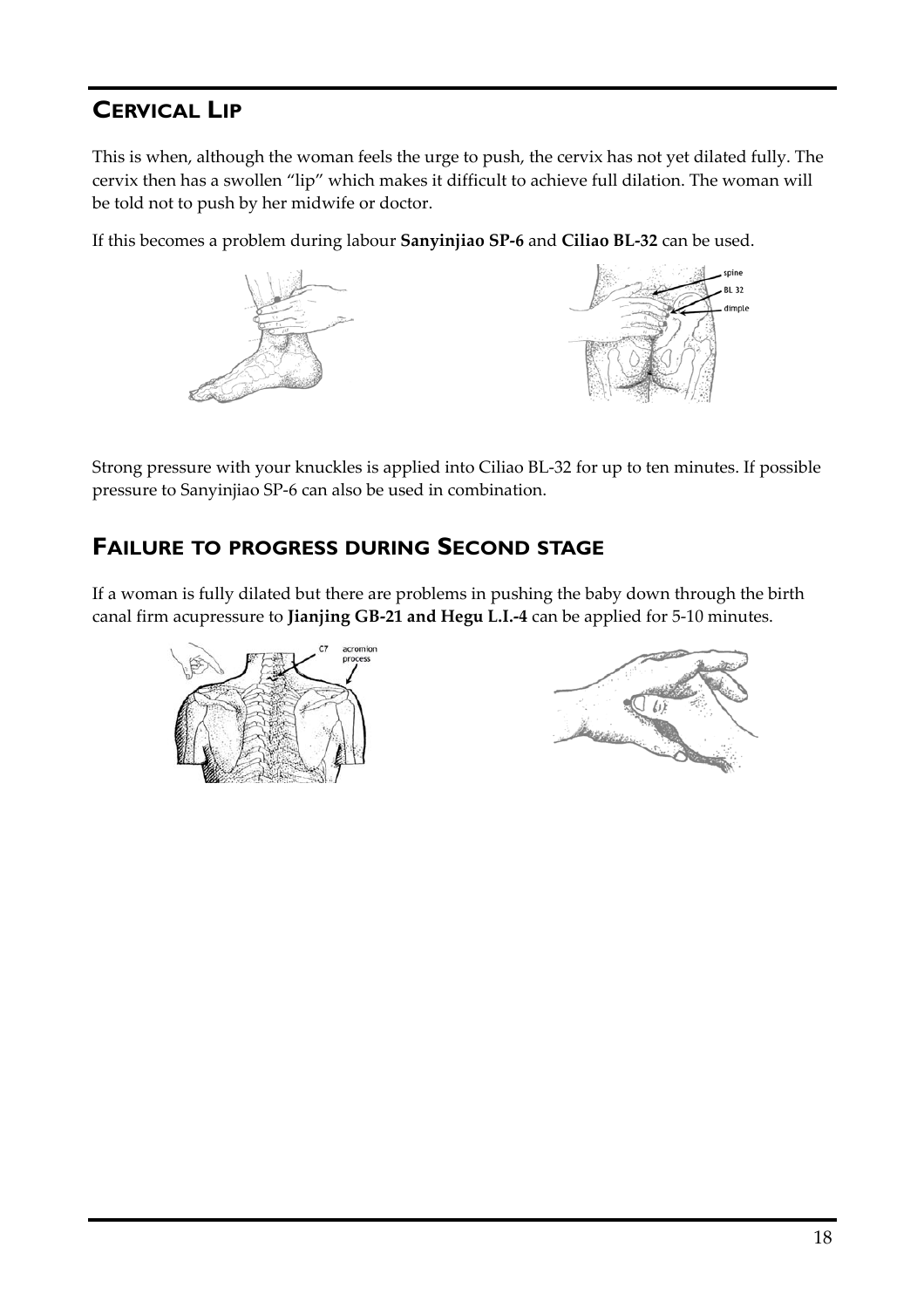### **NAUSEA AND VOMITING DURING LABOUR**

# **NEIGUAN P-6**

#### **POINT LOCATION**

This point is three of the women's finger widths above the transverse crease of the inner wrist. It lies directly between the two tendons felt here. (The tendons of palmaris longus and flexor carpi radialis).



### **ACUPRESSURE TECHNIQUE**

This can be used for mild feelings of nausea through to vomiting.

Place pressure on the point and hold until the symptoms are relieved, usually within five minutes.

You can use pressure on both wrists or only one, whatever is more practical at the time.

It is possible to buy a wristband to help apply pressure to this point. They are available through chemists and have plastic buttons on them to place pressure over the acupressure point.

Alternately you can make your own. Form a wrist band with elastic, and sew onto it a rounded button. Wear it with the rounded edge pressing into your skin. Take care that once in place the pressure exerted on the acupressure point through the button is firm but not uncomfortable.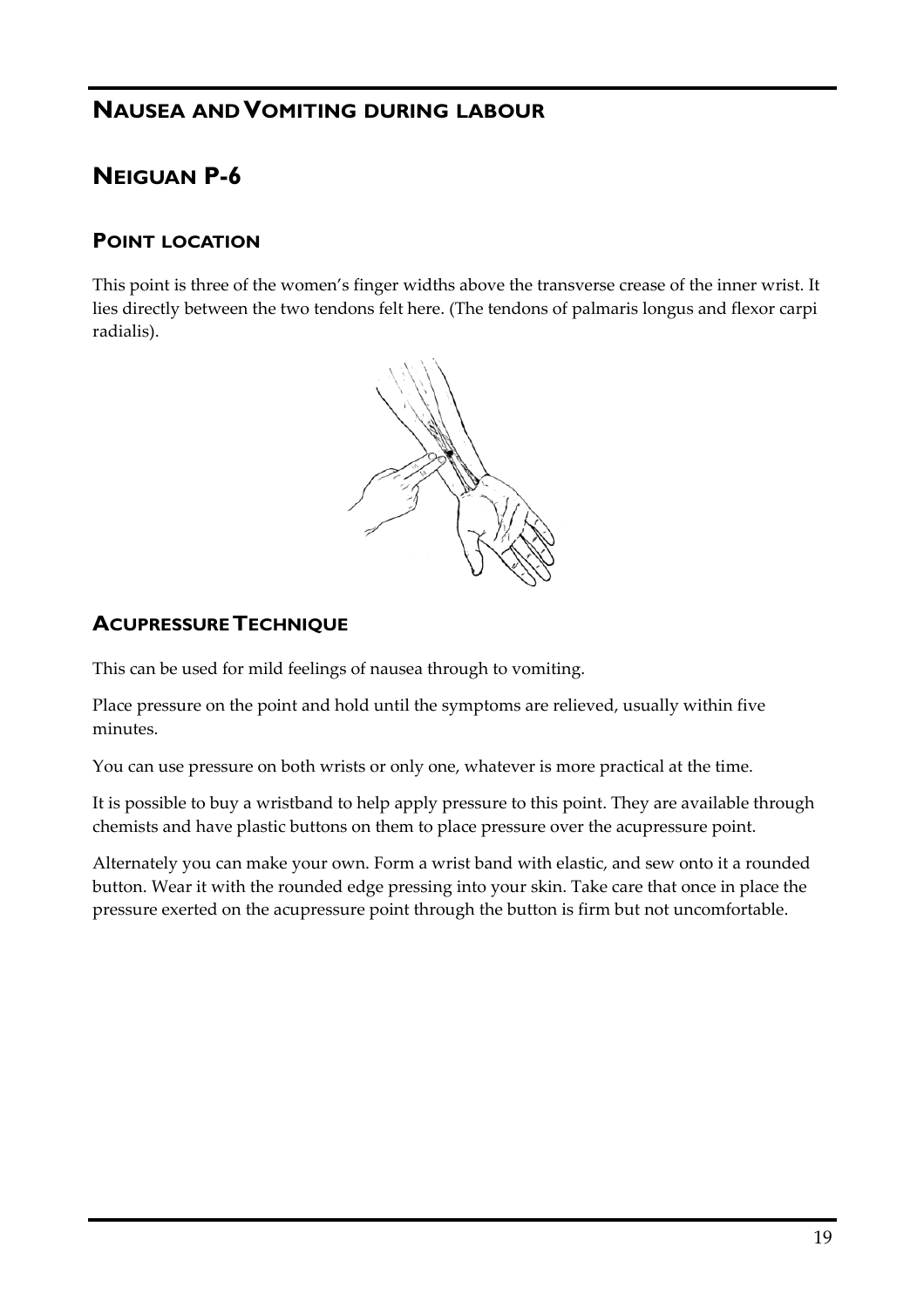# **ACUPRESSURE POST BIRTH**

# **AFTER PAINS**

These are intermittent contractions that occur for several days as the uterus moves back into position following birth. They are often at their most noticeable as the baby begins to breast-feed. While these after pains may be mild after the birth of a first child they can become increasingly severe with subsequent births. Acupressure points include **Sanyinjiao SP-6**.



Acupressure to Sanyinjiao SP-6 can be can be used at the beginning of a breastfeed to help reduce the intensity of the contractions. Support people can apply pressure to both legs as the women begin to breast-feed or if this is not possible the women can apply pressure just before a feed. Often pressure to this point will have an almost "magical" effect in helping to lessen the pain associated with these after pains.



# **BREAST FEEDING**

Support people can help promote efficient breast feeding by applying acupressure to Jianjing GB-21 just prior to or as the women begins to breast feed.

Acupressure to this point is used to help promote the breast milk letdown reflex. It is also located in an area where women often carry a lot of muscular tension and can be a pleasant way for support people to help women relax during breast feeding.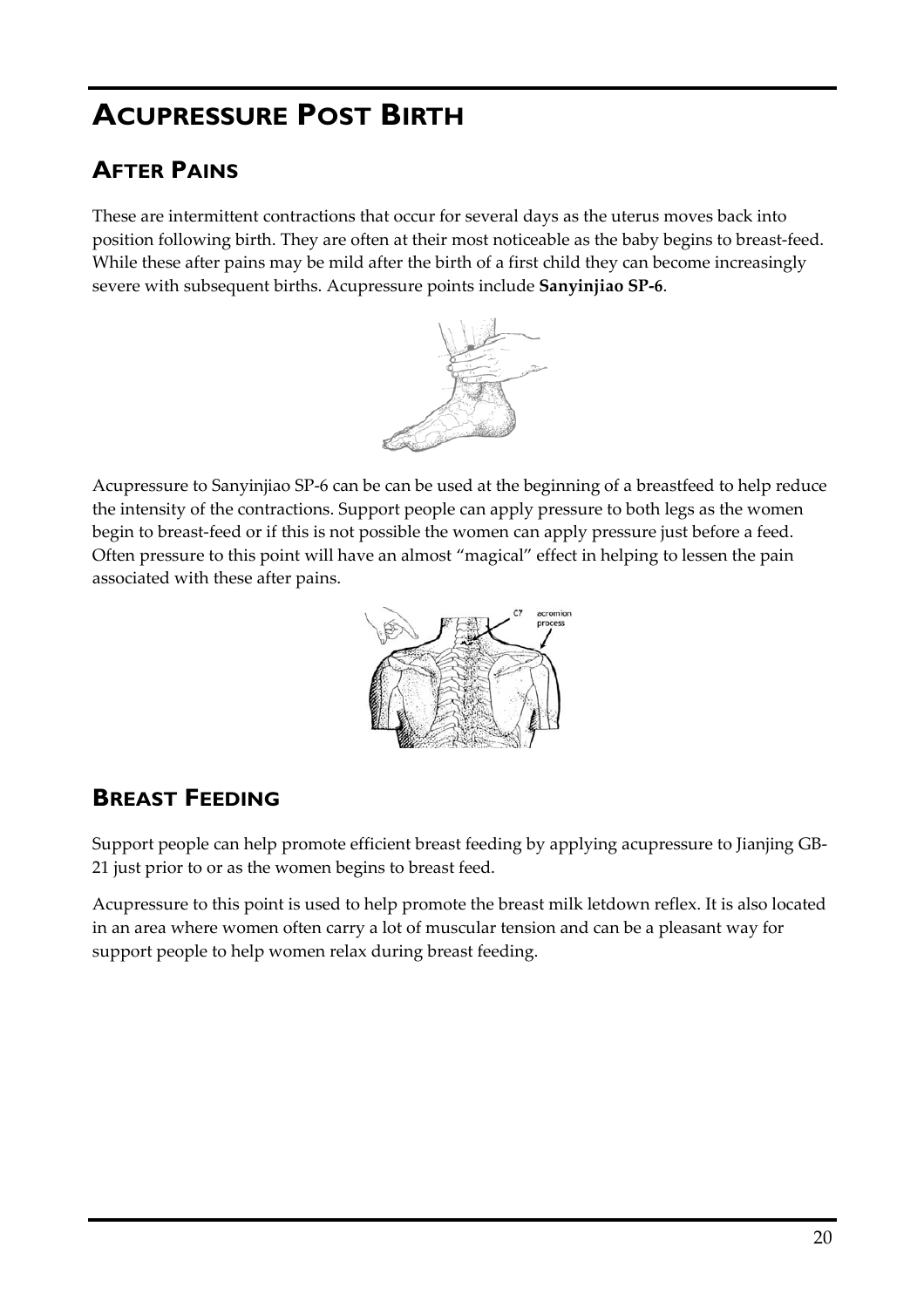# **TESTIMONIALS**

"I found using acupressure during labour brilliant. Having used acupressure I wouldn't even consider being in labour without it. The difference was amazing - I felt a lot calmer and able to cope and much more relaxed. It was really good for me to have my partner so closely involved with each contraction - I felt connected and supported. Acupressure helped me stay focused and calm. Acupressure is safe, effective, natural and I was in control. An ideal pain management technique."

#### **Sarah Doherty, Wellington**

" When I went into labour with my second child, I used the acupressure points thinking they would take the edge off the pain at least. It wasn't until I had a contraction while my husband was loading the car that I realised just how effective they were! They halved the pain and allowed me to feel more in control of things. It was easy to learn them and meant my husband got to do something very useful during the birth. The labour felt much quicker since the contractions didn't feel as bad as the first labour, right up to transition, which meant I only used the acupressure points and didn't need any other pain relief."

#### **Cathryn Skumiewski, Wellington**

" The simple technique of Acupressure enabled me to get through a short sharp labour without artificial pain relief. It also helped my partner to play an active part in the birth of our son - I've been recommending it flat out since my most positive experience with it! "

#### **Ruth Oliver, Wellington**

" At first I was very cynical about acupressure's ability to relieve the pain of childbirth, but as soon as my partner's contractions began, it was obvious that this was really effective. She almost seemed to enjoy the contractions, as long as I was pressing very hard indeed on the right spots and not letting up for an instant. This was also the ideal way for me to feel fully involved in the birth and not get too panicky. We had a trouble-free, doctor-free labour and birth and we now have a beautiful, healthy, happy son. I'd recommend acupressure to anyone having a baby."

#### **Mark Derby, Wellington**.